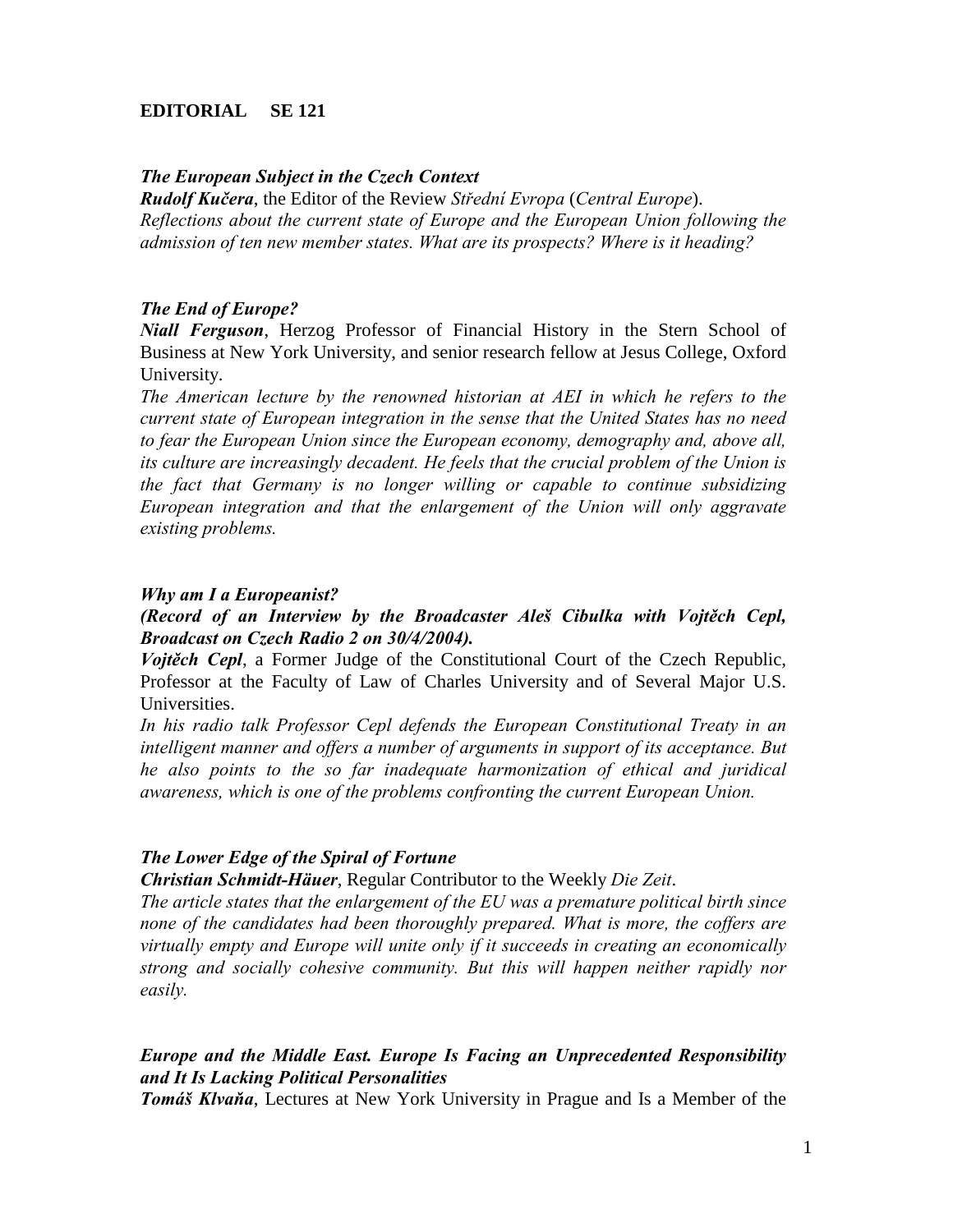#### Czech Euro-Atlantic Council.

*He deals with a subject concerning the shortage of major political personalities in Europe, a subject that is so far not very transparent; this concerns personalities, who would have the courage of imposing new ideas, especially in foreign policy. But it will not be easy to come to terms with this weakness of the European Union since the European institutional arrangements do not provide for this.* 

## *Delay and a Divided Europe*

*Jiří Schneider*, works at the Ministry of Foreign Affairs of the Czech Republic.

*His reflections concern the psychological state of the Project Europe after its enlargement. The author compares the new Union members to school children who have been transferred to a new school and have to adapt to its rules which creates problems not only for the children and the former school children but also for the school as such since the school has its own plans for a future enlargement.*

# *The EU Political System. Specific Aspects of Elections To the European Parliament /II. Final Part/*

*Oldřich Krulík*, PhD Graduate Student in Political Science at the Faculty of Social Science of Charles University, on the Staff of the Security Policy Department of the Ministry of the Interior of the Czech Republic.

*In his comparative study this young political scientist analyses the European elections, their subject and orientation in the European Union countries. He shows foresight in drawing attention to the possible problems that these elections could encounter in the Czech Republic.*

# *What Did the Elections to the European Parliament Bring?*

*Lukáš Macek*, a Political Scientist, Graduate of the Institute of Political Science in Paris (Sciences Po).

*A detailed analysis of the results of the elections to the European Parliament, which reveals an excessive one-sided assessment that fails to stand the test in a closer scrutiny. The author argues that the European elections did not lead to any radical changes as compared to the previous Parliament.* 

# *Going Critical: American Power And the Consequences of Fiscal Overstretch*

*Niall Ferguson, Laurence J. Kotlikoff*, Professor of Economics at Boston University. *The authors analyse the structure of the American internal debt in the light of social security. They arrive at the conclusion that the United States is threatened far more from within than from without. They point to possible consequences of this pending gigantic problem.*

*Speech by Edmund Stoiber, Bavarian Prime Minister, at the 55th Sudeten German*